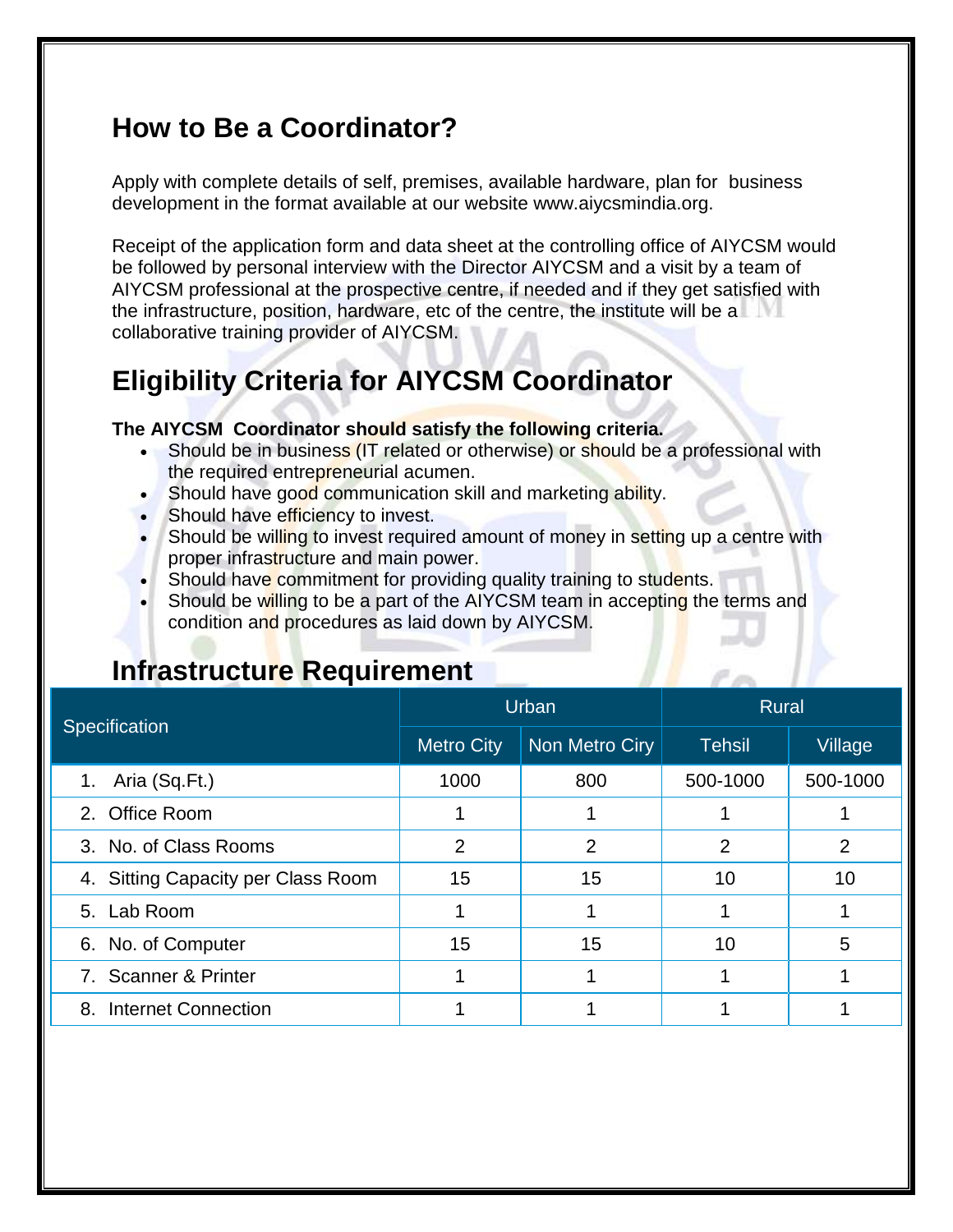#### **Hardware Requirements**

- One Pentium server Nodes connected as per AIYCSM Site Specification.
- Necessary Hardware compatibility for Internet.
- Printer (Dot Matrix / Inkjet).
- UPS (500 VA) / Generator
- A.C. Unit

# **Why AIYCSM**

ГM

An ISO 9001: 2008 Certified Organization. Registered under Government NCT of Delhi of India. A Globally Famous Organization. Government Approved Courses. Free Study material kit. Online Study Material. Online Video Classes Online Registration and Examination. Simple Criteria of Admission. 25+ Courses Available. Interactive Education System. Highly Qualified Teaching Stuff. Regular Quality Check-Up. Internet Facility. Online Verification and Result. Special Offers & Rebates For Physically Challenged Students. Special Discount for SC, ST, OBC Students 100% Job Oriented Courses. Monthly Award To The Centre. Centre Development support.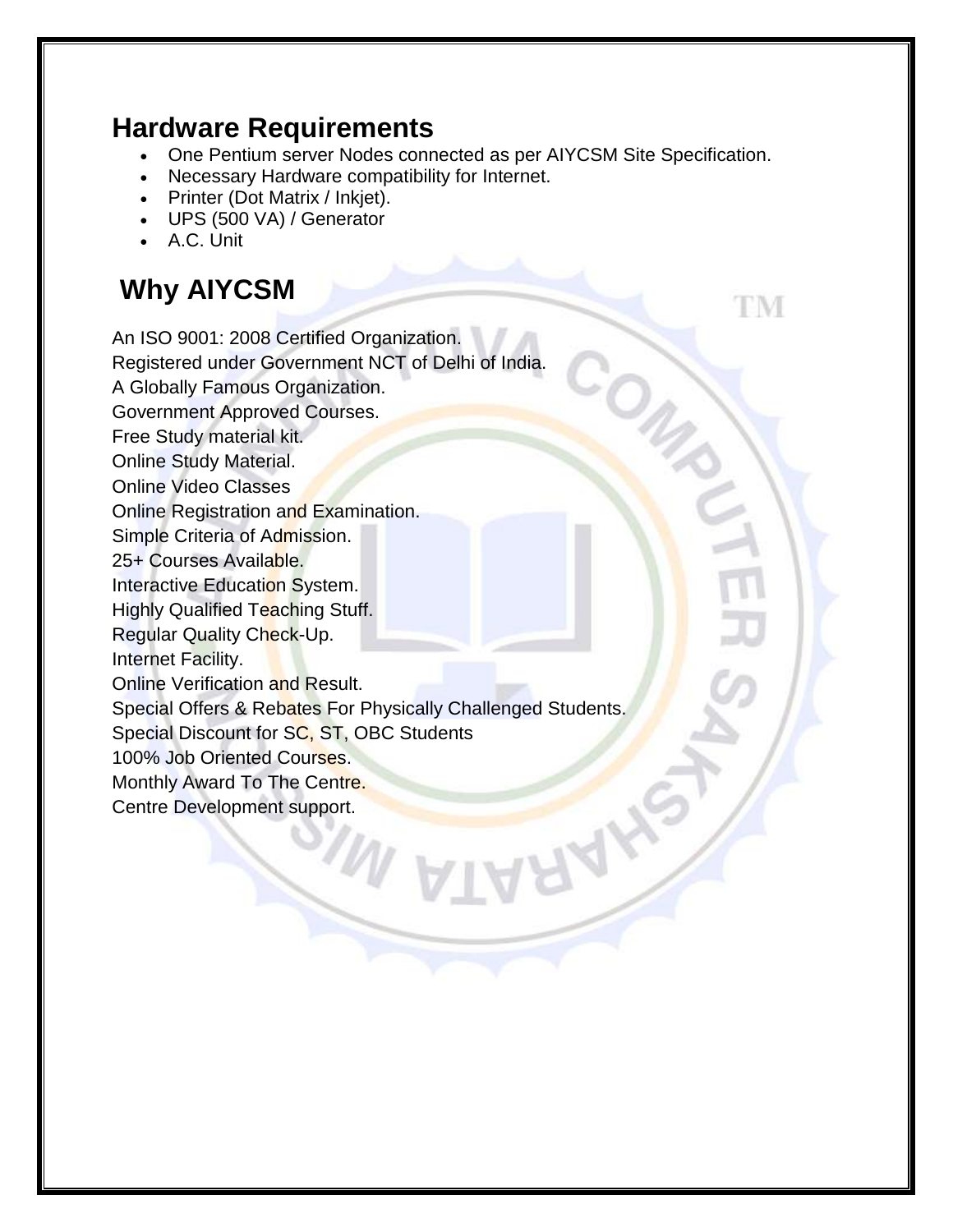# **Types of coordinator**

#### **Type A District Coordinator**

- Only one District Coordinator (DC) will work in a district.
- ❖ All new centres in that district will be under that DC.
- DC will get 25% of total Business Value from every centres in that District.
- AIYCSM will not be able to open any Centre in the district without acknowledgement of DC.
- ◆ DC may work without starting study centres for first year.
- DC will have to Start/recruit at least one centre in every 2 months for the next 2 years.
- $\cdot$  And at least one centre in every 4 months for the next 3 years.
- \* No Centre can be opened without Affiliation Fee and Renewal Fee.
- **↑ Affiliation Fee is payable through Demand Draft in favour of All India Yuva** Computer Saksharata Mission, Payable at Kolkata.
- ❖ Complete filled affiliation form, Proof of Address, Proof of Identity along with the demand draft should be deposited at the AIYCSM office.
- AIYCSM will Provide Advertisement Materials (Locally and Centrally) like Paper Add, Leaflet, Poster, Brochure etc for promotion.

#### **Type B Normal Coordinator**

- **\*** Normal Coordinator (NC) will work in any place in India.
- NC may recruit Study Centres at any where satisfying the rules of AIYCSM.
- **EXAC Will get 25% of total Business Value from every centre he recruited.**
- **↑ AIYCSM may open any Centre in the city/town/area/district without** acknowledgement/discussion/permission of NC.
- **Extermal After recruitment of a DC in a District NC cannot recruit any new centre in** that district.
- $\cdot$  NC may work without starting/recruiting study centres.
- AIYCSM will Provide Advertisement Materials (Locally and Centrally) like Paper Add, Leaflet, Poster, Brochure etc for promotion as per requirement and service & performance of NC.
- No Centre can be opened without Affiliation Fee and Renewal Fee.
- Affiliation Fee is payable through Demand Draft in favour of All India Yuva Computer Saksharata Mission, Payable at Kolkata.
- Complete filled affiliation form, Proof of Address, Proof of Identity along with the demand draft should be deposited at the AIYCSM office.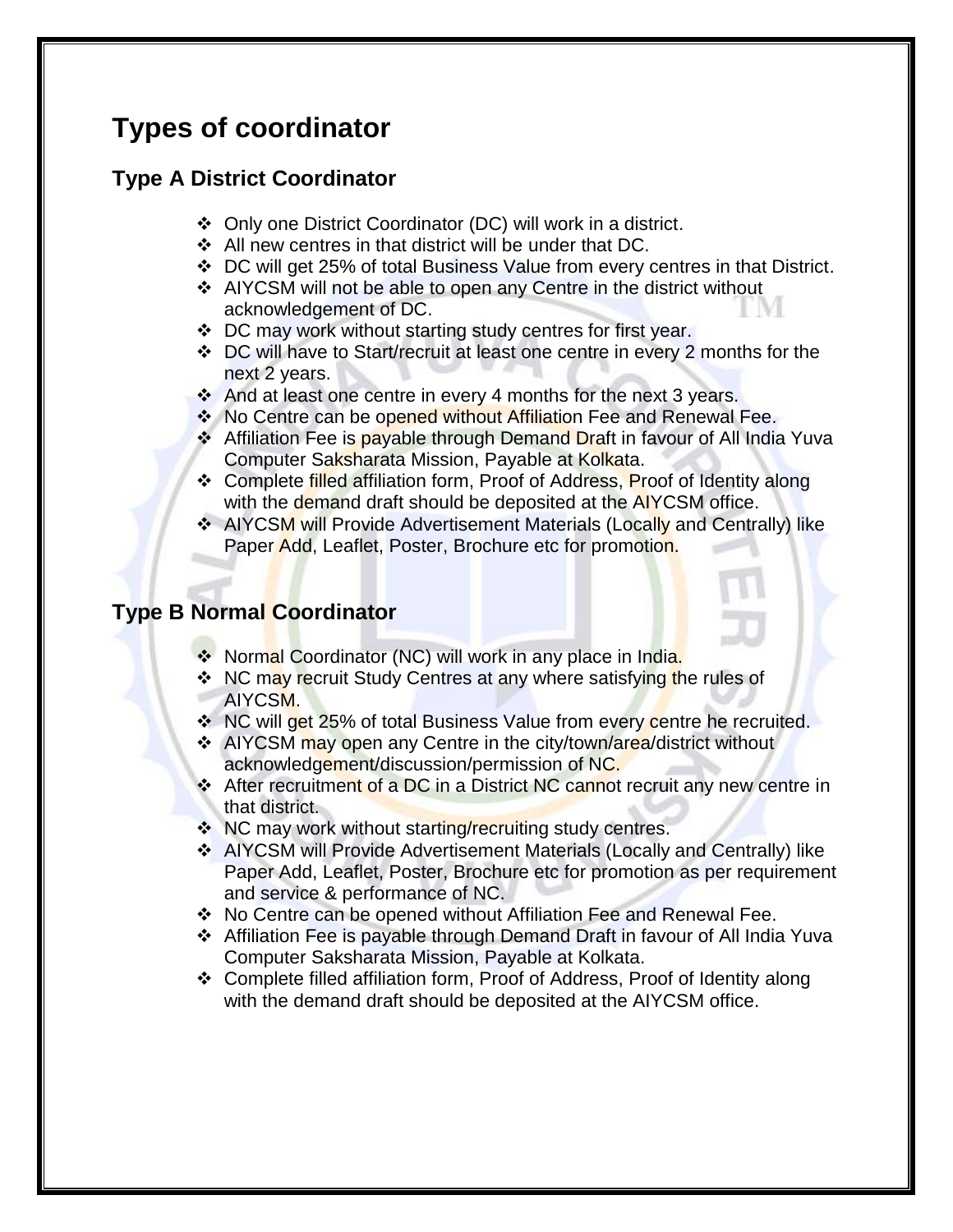## **Benefits of a Coordinator**

1. 25 % Share on every payment made by subordinate centres.

TM

CON

- 2. Promotional Advertisement for the coordinator
- 3. Extra page on AIYCSM FB Page
- 4. Authority to provide employment for promotion

#### **Investment**

(NC)Initial investment Rs.25000/ (DC) Initial investment Rs.50000/

## **NC/DC will get**

|                                                                             |      | Click the link to view                                        |
|-----------------------------------------------------------------------------|------|---------------------------------------------------------------|
| Brochure 16 Page                                                            | 20   | http://aivcsmindia.org/assets/download_image/14446332/0.pdf   |
| Brochure 4 Page                                                             | 100  |                                                               |
| Large Flex 10ft X 6ft                                                       | 3    |                                                               |
| Medium Flex 6ftX 4 ft                                                       | 5    |                                                               |
| <b>Normal Banner</b>                                                        | 30   |                                                               |
| Leaflet                                                                     | 5000 |                                                               |
| Sample Marksheet                                                            | 5    |                                                               |
| <b>Sample Result</b>                                                        | 5    |                                                               |
| Forms                                                                       | 250  | image/1444633803.pd<br>http://aivcsmindia.org/assets/download |
| <b>Visiting Card</b>                                                        | 200  |                                                               |
| <b>Identity Card</b>                                                        | 200  |                                                               |
| Stamp                                                                       |      |                                                               |
| <b>Authorisation Certificate</b>                                            |      |                                                               |
| The Coordinator will get these benefits after full payment mentioned above. |      |                                                               |

# **Down Load the Affiliation Form Here**

[http://aiycsmindia.org/assets/download\\_image/1444633391.pdf](http://aiycsmindia.org/assets/download_image/1444633391.pdf)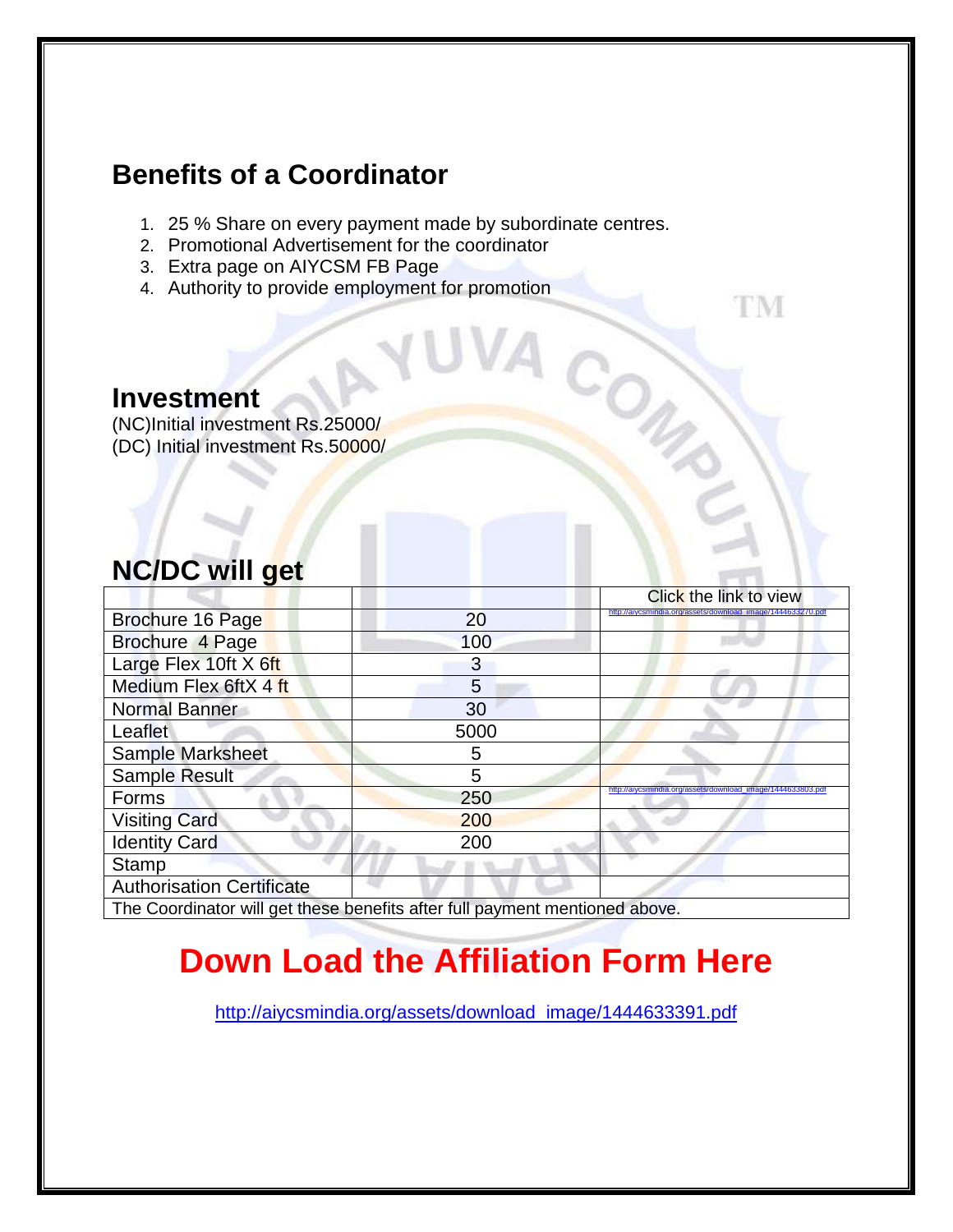| (This form must be filled in CAPITAL LETTERS only) | <b>APPLICATION FORM FOR THE CREATION OF NEW STUDY CENTRE</b>                                   |
|----------------------------------------------------|------------------------------------------------------------------------------------------------|
|                                                    | 1 Name of the Institute / Centre: Name of the Institute of Centre:                             |
|                                                    | 2. Postal Address with Pin Code (Kindly mention the nearest land mark also)                    |
|                                                    |                                                                                                |
|                                                    | Pin Code:                                                                                      |
| 3. Telephone Nos. Office                           |                                                                                                |
|                                                    | Mobile:                                                                                        |
|                                                    | Email id:                                                                                      |
| Website:                                           |                                                                                                |
| 4. Pan No:                                         |                                                                                                |
|                                                    | 5. Name of the Registered Society / Trust (Enclose copy of registration) with Complete Address |
|                                                    |                                                                                                |
| 6. Name of The District applied for:               |                                                                                                |

#### 8. Profile and educational details of the individual as stated above:

| <b>QUALIFICATION</b> | <b>BOARD/UNIVERSITY</b> | <b>YEAR OF PASSING</b> | <b>SUBJECTS</b> |
|----------------------|-------------------------|------------------------|-----------------|
|                      |                         |                        |                 |
|                      |                         |                        |                 |
|                      |                         |                        |                 |
|                      |                         |                        |                 |

9. Nominated Coordinator / Representative:\_\_\_\_\_\_\_\_\_\_\_\_\_\_\_\_\_\_\_\_\_\_\_\_\_\_\_\_\_\_\_\_\_\_\_\_\_\_\_\_\_\_\_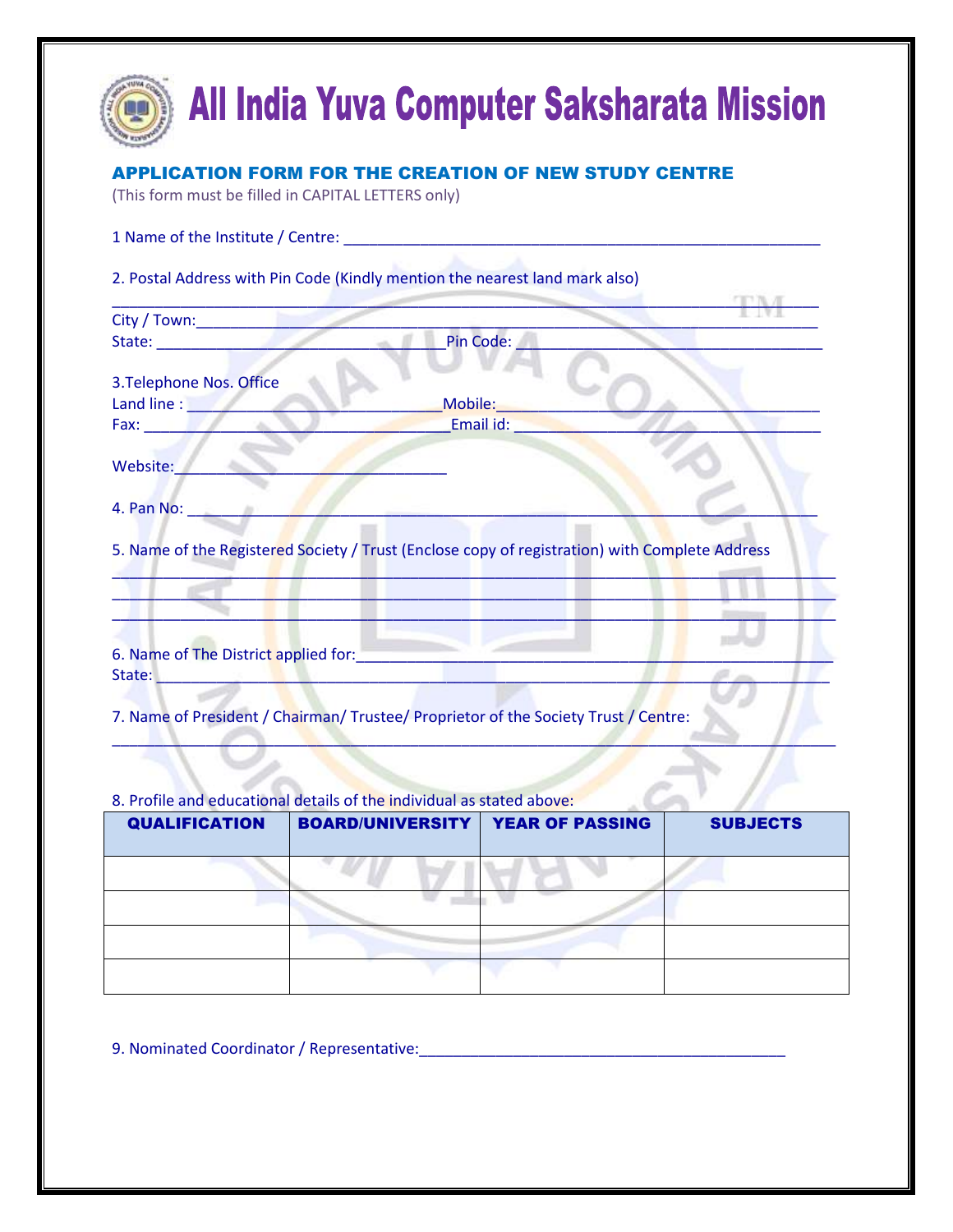9a.Telephone Nos. Office of nominee:

| l anr |                                                         |
|-------|---------------------------------------------------------|
| Fax:  | $\mathbf{r}$ and $\mathbf{r}$ and $\mathbf{r}$<br>Luran |

#### 10. Current Infrastructure details that is available with you for educational purpose Details of Premises (Attach Relevant Documentary Proof):

| S.No.       | <b>Type of Facility</b>      | No. of<br><b>Rooms</b> | Area (Sq.<br>F(t.) | <b>Seating</b><br><b>Capacity</b> | <b>Count</b> |
|-------------|------------------------------|------------------------|--------------------|-----------------------------------|--------------|
| $\mathbf a$ | <b>Class Room</b>            |                        |                    |                                   |              |
| b           | Library                      |                        |                    |                                   |              |
| C           | Director's Room              |                        |                    |                                   |              |
| $\mathbf d$ | <b>Staff Room</b>            |                        |                    |                                   |              |
| $\bullet$   | lab                          |                        |                    |                                   |              |
| f           | No. of computers available   |                        |                    |                                   |              |
| g           | <b>Printer &amp; Scanner</b> |                        |                    |                                   |              |
|             | <b>11. Faculty Details:</b>  |                        |                    |                                   |              |

| SI.<br>No. | <b>Name</b> | <b>Designation</b> | <b>Qualification</b> | <b>Teaching</b><br><b>Experience</b><br>(in years) | <b>Subjects</b><br><b>Taught</b><br>By Him /<br><b>Her</b> |
|------------|-------------|--------------------|----------------------|----------------------------------------------------|------------------------------------------------------------|
| 1.         |             |                    |                      |                                                    |                                                            |
| 2.         |             |                    |                      |                                                    |                                                            |
| 3.         |             |                    |                      |                                                    |                                                            |
| 4.         |             |                    |                      |                                                    |                                                            |
| 5.         |             |                    |                      |                                                    |                                                            |
| 6.         |             |                    |                      |                                                    |                                                            |
| 7.         |             |                    |                      |                                                    |                                                            |
| 8.         |             |                    |                      |                                                    |                                                            |
| 9.         |             |                    |                      |                                                    |                                                            |
| 10.        |             |                    |                      |                                                    |                                                            |

#### **12. List of Licensed Softwares:**

| S.No. | <b>Name of The Software</b> | Date of<br><b>Purchase</b> | Date of<br><b>Expiry</b> | <b>Quantity</b> | <b>Remarks</b> |
|-------|-----------------------------|----------------------------|--------------------------|-----------------|----------------|
| 1.    |                             |                            |                          |                 |                |
| 2.    |                             |                            |                          |                 |                |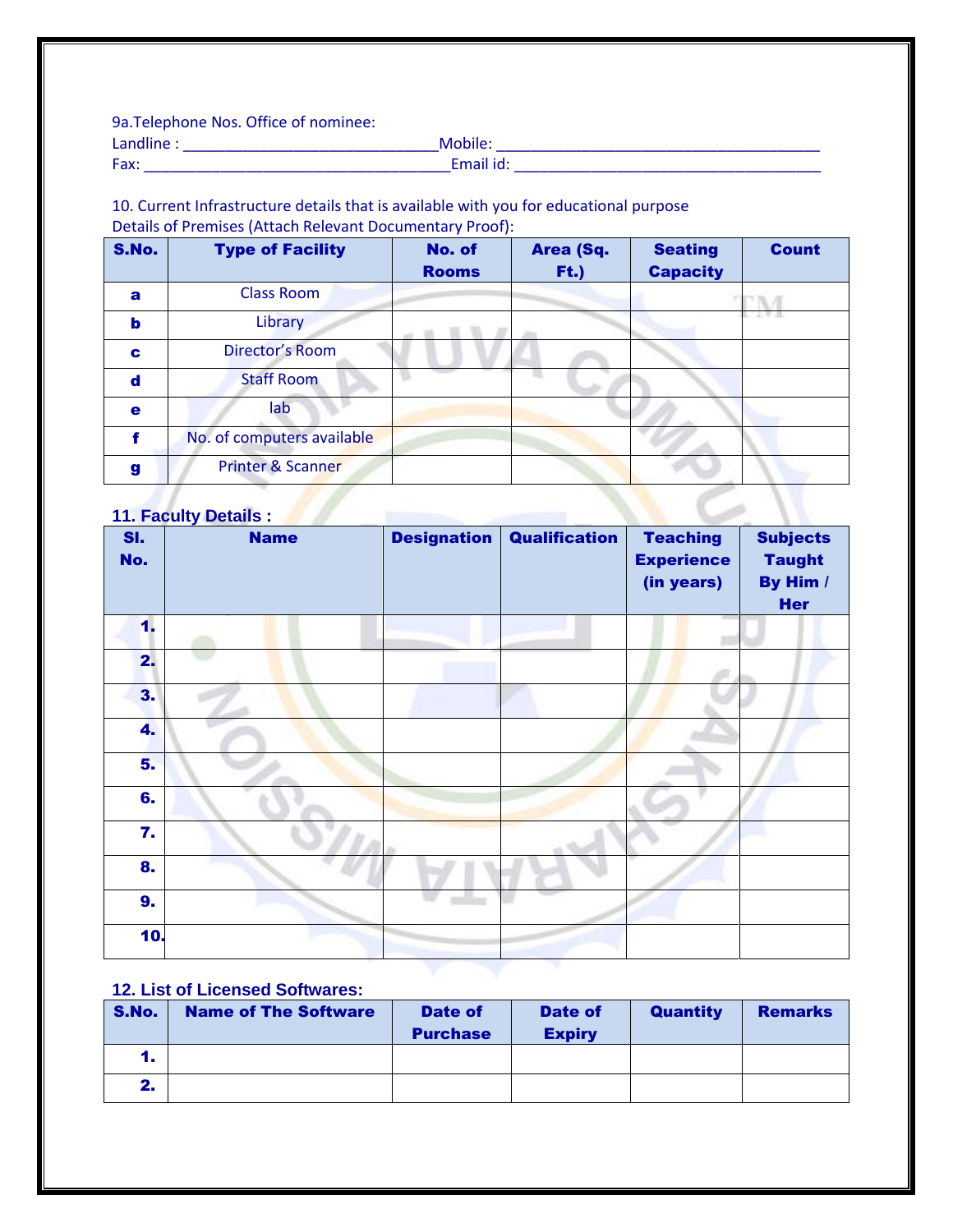| Kindly enclose the detailed Bio Data and Self Attested copies of educational certificates of the Faculties.<br>The Institution (AIYCSM) may insist on meeting any/all faculty member and / or inspection of their<br>appointment / contract / engagement orders.<br>13. Type of Internet Facility:<br><b>Broadband</b><br>Modem<br><b>Dialup</b> |
|--------------------------------------------------------------------------------------------------------------------------------------------------------------------------------------------------------------------------------------------------------------------------------------------------------------------------------------------------|
| 14. (a) Whether the land & building are owned by the Center.<br>Yes [<br><b>No</b><br>(b) If the building is rented, enclose the lease deed of the Society / Institution.                                                                                                                                                                        |
| 15. Whether the premises is ready for use if yes what it is currently used for:                                                                                                                                                                                                                                                                  |
| 16. If your centre is also associated with any other Institution . (Give Details)                                                                                                                                                                                                                                                                |
|                                                                                                                                                                                                                                                                                                                                                  |
| 17. Programs applied for authorization:                                                                                                                                                                                                                                                                                                          |
|                                                                                                                                                                                                                                                                                                                                                  |
|                                                                                                                                                                                                                                                                                                                                                  |
| 18. Location of the Centre:                                                                                                                                                                                                                                                                                                                      |
| (a) Remote Area:<br>Yes<br><b>No</b>                                                                                                                                                                                                                                                                                                             |
| (b) Easily accessible<br><b>Yes</b><br><b>No</b>                                                                                                                                                                                                                                                                                                 |
| (c) Residential Area<br><b>Yes</b><br>No.                                                                                                                                                                                                                                                                                                        |
| (d) Commercial Area<br>Yes<br><b>No</b>                                                                                                                                                                                                                                                                                                          |
| (e) Within the City<br>Yes<br><b>No</b>                                                                                                                                                                                                                                                                                                          |
| (f) Rural Area<br>Yes<br><b>No</b>                                                                                                                                                                                                                                                                                                               |
|                                                                                                                                                                                                                                                                                                                                                  |
| Name of the City:<br>(g) Nearest Airport:                                                                                                                                                                                                                                                                                                        |
| (h) Distance from Railway Station:<br>Name of the City:                                                                                                                                                                                                                                                                                          |
| Name of the Area:<br>(i) Distance from Bus Stop:                                                                                                                                                                                                                                                                                                 |
|                                                                                                                                                                                                                                                                                                                                                  |
| 19. Latest Stamp Size Photograph of Chairman<br>Latest Stamp Size Photograph of the Director                                                                                                                                                                                                                                                     |
|                                                                                                                                                                                                                                                                                                                                                  |
|                                                                                                                                                                                                                                                                                                                                                  |
|                                                                                                                                                                                                                                                                                                                                                  |
|                                                                                                                                                                                                                                                                                                                                                  |
| 20. Signature & Seal of President of Society / Trust<br>Signature & seal of Director/<br><b>Proprietor of Institute</b>                                                                                                                                                                                                                          |
|                                                                                                                                                                                                                                                                                                                                                  |
|                                                                                                                                                                                                                                                                                                                                                  |
|                                                                                                                                                                                                                                                                                                                                                  |
|                                                                                                                                                                                                                                                                                                                                                  |
|                                                                                                                                                                                                                                                                                                                                                  |